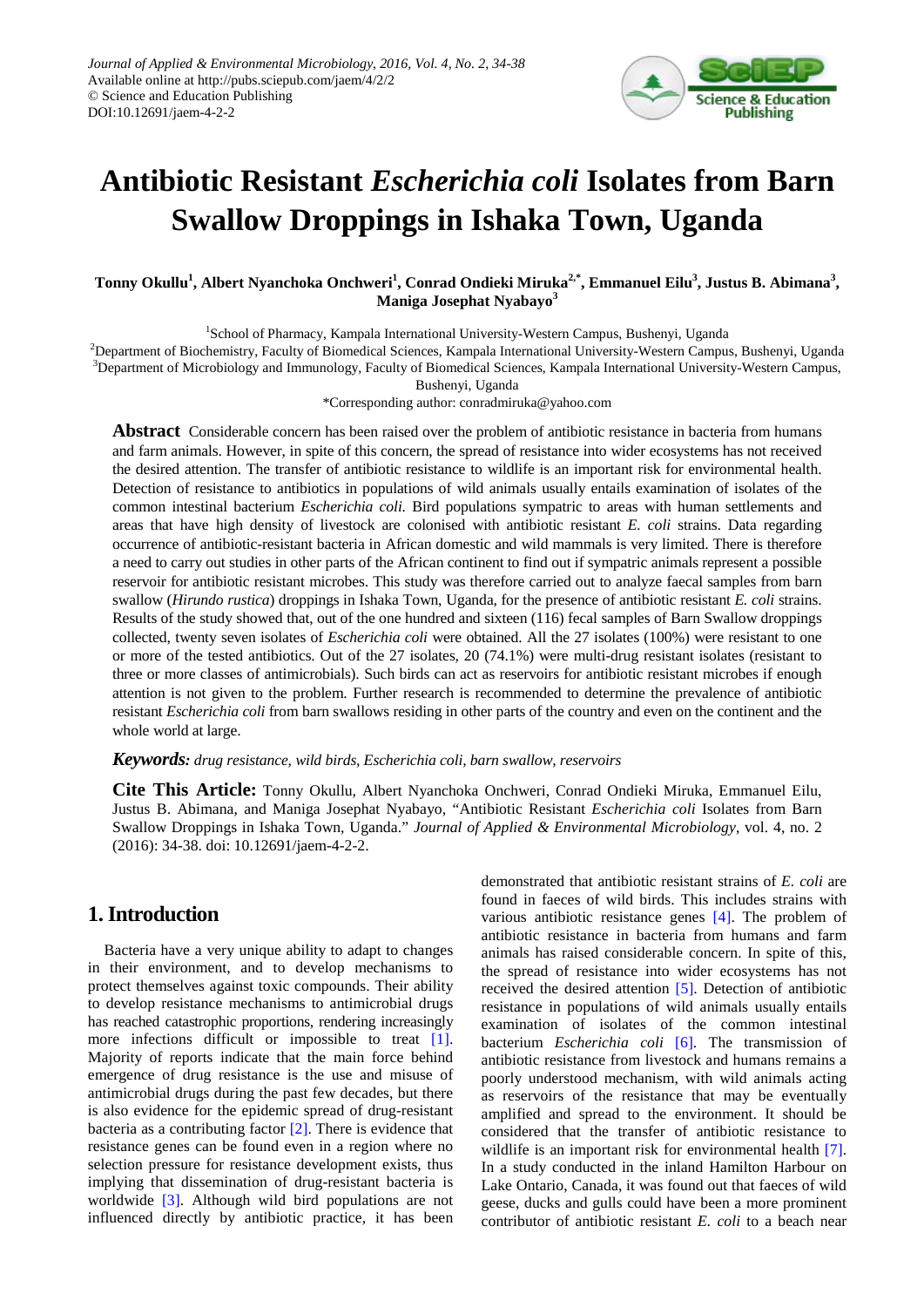Hamilton than municipal wastewater sources [\[8\].](#page-3-7) Various strains of *E. coli* colonise wild bird populations, including the *E.coli*O157 strain that is pathogenic to humans [\[6\].](#page-3-5) Faecal sample isolate strains of *E. coli* resistant to antibiotics have been found at varying prevalence in wild bird populations. Most notably, bird populations sympatric to areas with human settlements and areas that have high density of livestock are colonised with antibiotic resistant *E. coli* strains [\[9,10,11,12\].](#page-3-8) This poses a potential risk to public health. House sparrows living with cattle and coming into contact with cattle waste on farms in the Czech Republic were found to be infected by resistant *E. coli* strains with different characteristics from those found in cattle  $[13]$ . There is reported occurrence of *E. coli* strains that are pathogenic to humans and animals in the eggs and nestlings of house sparrows [\[14\].](#page-3-10) Corvids and gulls that feed on garbage dumps and in areas with urbanization are frequently colonised with resistant strains of *E. coli* and *salmonella spp*. Such birds are considered to form important reservoirs and vectors of these resistant strains in the environment [\[15,16\].](#page-3-11) Seagulls of diverse species colonised with resistant *E. coli* strains producing extended-spectrum beta-lactamase have been reported in Portugal [\[17\].](#page-3-12) Resistant strains carrying class 1 and 2 integrons have been isolated in Canada geese (*Branta canadensis*) in the United States and black-headed gulls in the Czech Republic [\[18,19\].](#page-3-13) Strains that are resistant to fluoroquinolones have also been reported in gulls living in Greenland [\[3\].](#page-3-2) Resistance to penicillin G, ampicillin, cephalothin, and sulfathiazole has been reported in a high frequency of *E*. *coli* isolates from migratory Canada geese sampled on the eastern shore of Maryland in the United States [\[20\].](#page-4-0) Bacteria displaying commensalism in humans and animals constitute hidden reservoirs of antimicrobial drug resistance [\[21\].](#page-4-1) There are reported cases of antimicrobial drug–resistant bacteria in wild animals with little or no contact with human settings [\[22,23\].](#page-4-2) There is limited data regarding occurrence of antibiotic-resistant bacteria in African domestic and wild mammals [\[24\].](#page-4-3) Studies conducted in Senegal and Kenya showed that rats represent a possibly important reservoir for antibioticresistant Enterobacteriaceae including extended-spectrum beta-lactamase producing strains [\[24,25\].](#page-4-3) Therefore, a great impact on human health can be brought about by antibiotic resistance in animals. This can occur especially in an environment where humans and animals share the same ecosystem [\[25\].](#page-4-4) In order to determine the extent of the spread of extended-spectrum beta-lactamases, it is necessary to characterize antibiotic-resistant bacteria in each geographical area and environments including wildlife, especially in areas where resources are limited and antibiotics are unregulated  $[26]$ . In view of this, there is therefore a need to carry out studies in other parts of the African continent to find out if sympatric animals represent a possible reservoir for antibiotic resistant microbes. In this study, we were particularly interested in analysing faecal samples from barn swallow (*Hirundo rustica*) droppings in Ishaka Town, Uganda, for the presence of antibiotic resistant *E. coli* strains. This bird's habit of nesting in buildings associated with human habitation has led it to be one of the most familiar bird species in the world [\[27\].](#page-4-6) Because this species of birds come into close contact with human habitats [\[28,29\],](#page-4-7) one recent study(the first of its kind) has implicated them as a

potential source of *Clostridium difficile* in animals and humans [\[30\].](#page-4-8) Ishaka Town area of Uganda is fairly densely populated with this species of birds.

## **2. Materials and Methods**

#### **2.1. Bird Faecal Samples**

The faecal samples were collected from twenty residential areas and ten educational institutions housing nests of Barn swallows in Ishaka town, Uganda. Individual faecal samples were transported to the Microbiology laboratory of Kampala International University-Western Campus, Ishaka. They were then placed overnight in buffered peptone water at 37°C.

### **2.2. Culturing and Isolation of Antibiotic Resistant** *E. coli* **Strains**

The samples were cultivated for *E. coli* on selective chromogenic media for *E. coli* and coliform bacteria (CM0956; Oxoid, United Kingdom). A single colony of each plate was tested for susceptibilities to antimicrobial agents by the disk diffusion method in accordance with the Clinical and Laboratory Standards Institute (31). Susceptibilities to the following antibacterial substances were tested: ampicillin (10 μg), ceftazidime (30 μg), chloramphenicol (30 μg), ciprofloxacin (5 μg), nalidixic acid (30 μg), streptomycin (10 μg), Sulfamethoxazole (25 μg) and Cotrimoxazole (25μg).

## **2.3. Isolation of Extended-Spectrum Beta-lactamase and Quinolone-resistant Strains**

This was done according to the method described by Literak *et al.* [\[32\].](#page-4-9) By this method, samples from peptone buffered water were enriched in MacConkey broth and subcultivated on MacConkey agar (MCA) containing ceftazidime (2 mg liter<sup>−</sup><sup>1</sup> ) to detect the presence of *E. coli*  strains with extended-spectrum beta-lactamase. These were then subcultivated on MacConkey agar containing ciprofloxacin (0.05 mg liter<sup>−</sup><sup>1</sup> ) to isolate *E. coli* strains resistant to fluoroquinolone. To detect *E. coli* strains resistant to nalidixic acid and other quinolones, samples from the buffered peptone water were also enriched in MacConkey broth and subcultivated on MacConkey agar containing nalidixic acid (20 mg liter $^{-1}$ ).

#### **2.4. Data Interpretation**

Diameter of zones of inhibition was measured to the nearest millimeter using a transparent ruler. This was indicative of the susceptibility of *E coli* to the different antibiotic discs used. It was then compared with the standard zone of inhibition of *E coli* by the respective antibiotic disc.

## **3. Results**

Out of the one hundred and sixteen (116) fecal samples of Barn Swallow droppings collected, twenty seven (23.3%) isolates of *E. coli* were obtained. The 27 *E. coli*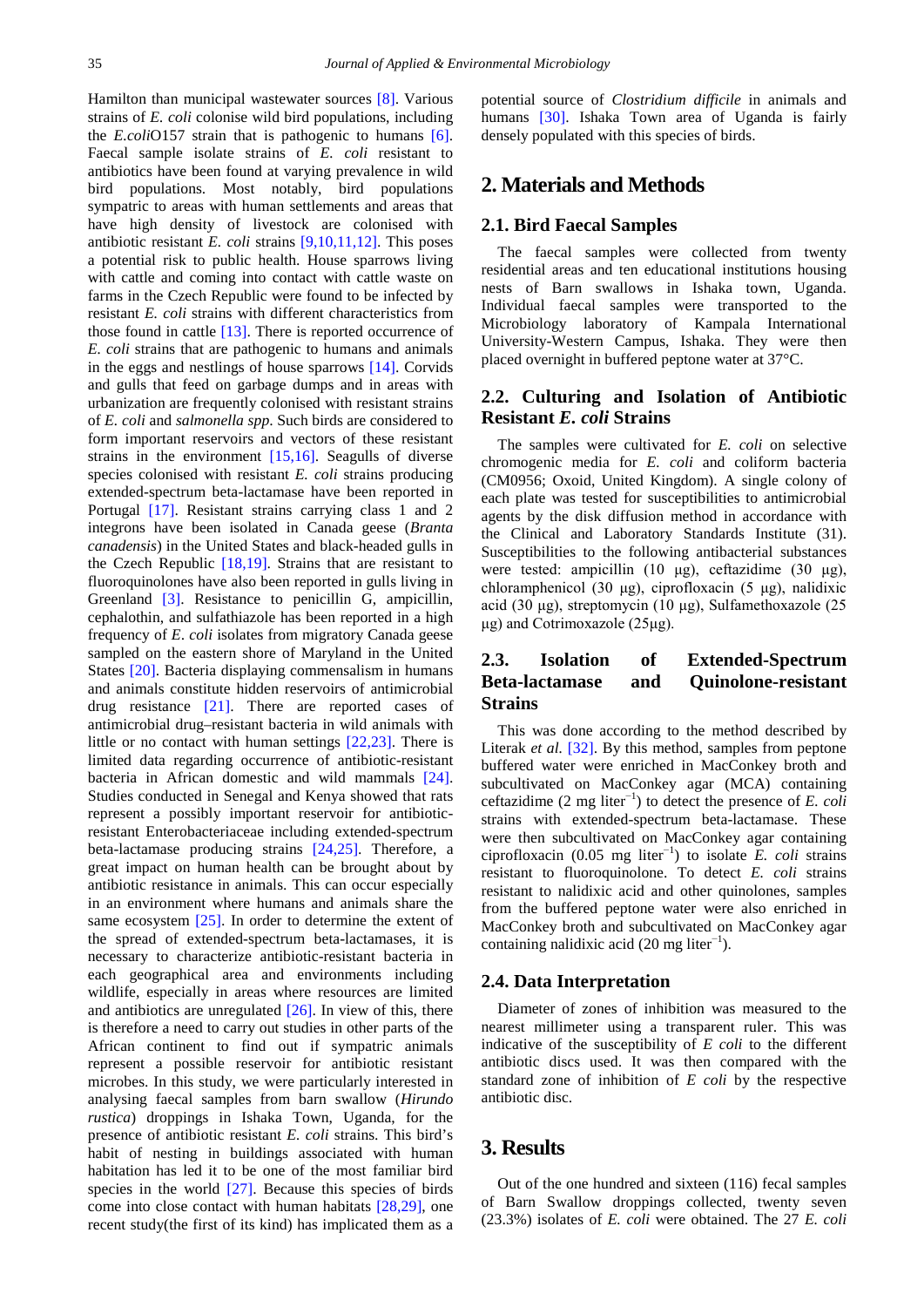isolates were therefore subjected to further analysis to identify isolates that are resistant to the antibiotics used in the study. All the 27 isolates (100%) were resistant to one or more of the tested antibiotics. Out of the 27 isolates, 20 (74.1%) were multi-drug resistant (resistant to three or more classes of antimicrobials) isolates. As shown in [Table 1,](#page-2-0) susceptibility to Ciprofloxacin was noted to be highest, while resistance to Ampicillin was highest. None of the isolates was resistant to ciprofloxacin, whereas two isolates (7.4%) were intermediately susceptible and twenty five isolates (92.6%) were highly susceptible to the antibiotic. This meant that the microbes had not developed resistance against the antibiotic. All the 27 isolates (100%) were resistant to Ampicillin as evidenced by no zone of inhibition. Resistance of more than 50% was observed towards two other antibiotics, namely ceftazidime and streptomycin at 55.6% and 51.9% respectively. The 15 isolates that were resistant to ceftazidime were hence regarded as being extended-spectrum beta-lactamase (ESBL) producing strains. Nine (9) of the isolates were

resistant to the quinolone nalidixic acid, which represented 33.3% of all the isolates. Out of these nine quinolone resistant isolates, three of them (33.3%) were highly resistant, as evidenced by completely no zone of inhibition. [Figure 1](#page-2-1) below shows the numbers of susceptible and resistant isolates.

**Table 1. Resistance pattern of** *E. coli* **isolated from Barn Swallow droppings**

<span id="page-2-0"></span>

| <b>Antibiotic</b> | No. of resistant isolates $(n=27)$ | Percentage |
|-------------------|------------------------------------|------------|
| Ciprofloxacin     | 0 <sup>0</sup>                     | 0%         |
| Cotrimoxazole     | 12                                 | 44.4%      |
| Chlorampenicol    | 11                                 | 40.7%      |
| Streptomycin      | 14                                 | 51.9%      |
| Nalidixic acid    | 09                                 | 33.3%      |
| Ceftazidime       | 15                                 | 55.6%      |
| Sulfamethoxazole  | 13                                 | 48.2%      |
| Ampicillin        | 27                                 | 100%       |

<span id="page-2-1"></span>

Figure 1. Distribution of resistant and susceptible isolates to the various antibiotics

# **4. Discussion**

The prevalence of *E. coli* in Barn Swallow droppings was low according to the findings of this study. Generally, the carriage of antibiotic resistance was observed to be high. Resistance to Ciprofloxacin was observed to be the least occurring. This suggests that the antibiotic is still effective against the isolated microbes. However, this finding seems to be opposite to the findings of another study which indicated that *E. coli* isolated from the Asian Open Bill Stork (*Anastomus oscitans*) were resistant to the antibiotic [\[33\].](#page-4-10) Findings of this study indicated the presence of a high number of multi-drug resistant *E. coli* in the samples obtained. This is in agreement with another recent study done in Taif Province of Saudi Arabia [\[34\]](#page-4-11) that found multidrug resistance in *E. coli* isolated from both migratory and non-migratory birds (*Hirrundo rustica* included). However, it is worth noting that the Saudi

Arabian study only used two birds of *Hirrundo rustica* species because the analysis was performed on a heterogeneous sample of birds. In our study, fifteen *E. coli*  isolates were found to be ESBL producing strains. Although these ESBL producing strains were first isolated in 2006 from wild birds, more reports of their prevalence have been published in recent years, especially from European countries [\[35-44\].](#page-4-12) A recent comparative study on ESBL-producing E. coli carriage in raptors from Germany and Mongolia [\[45\]](#page-4-13) found higher carriage rates in German than Mongolia (13.8% and 10.8% respectively). There are several factors which have been postulated to contribute to the prevalence of antibiotic resistance among wild birds in any given geographic area. Notably, the various characteristics of an area are more likely to contribute to antibiotic resistance than its actual location in the world. Natural preservation state, livestock and human densities, and the remoteness of an area have been put forward as important factors. In this study, the bird faecal samples were obtained from residential areas and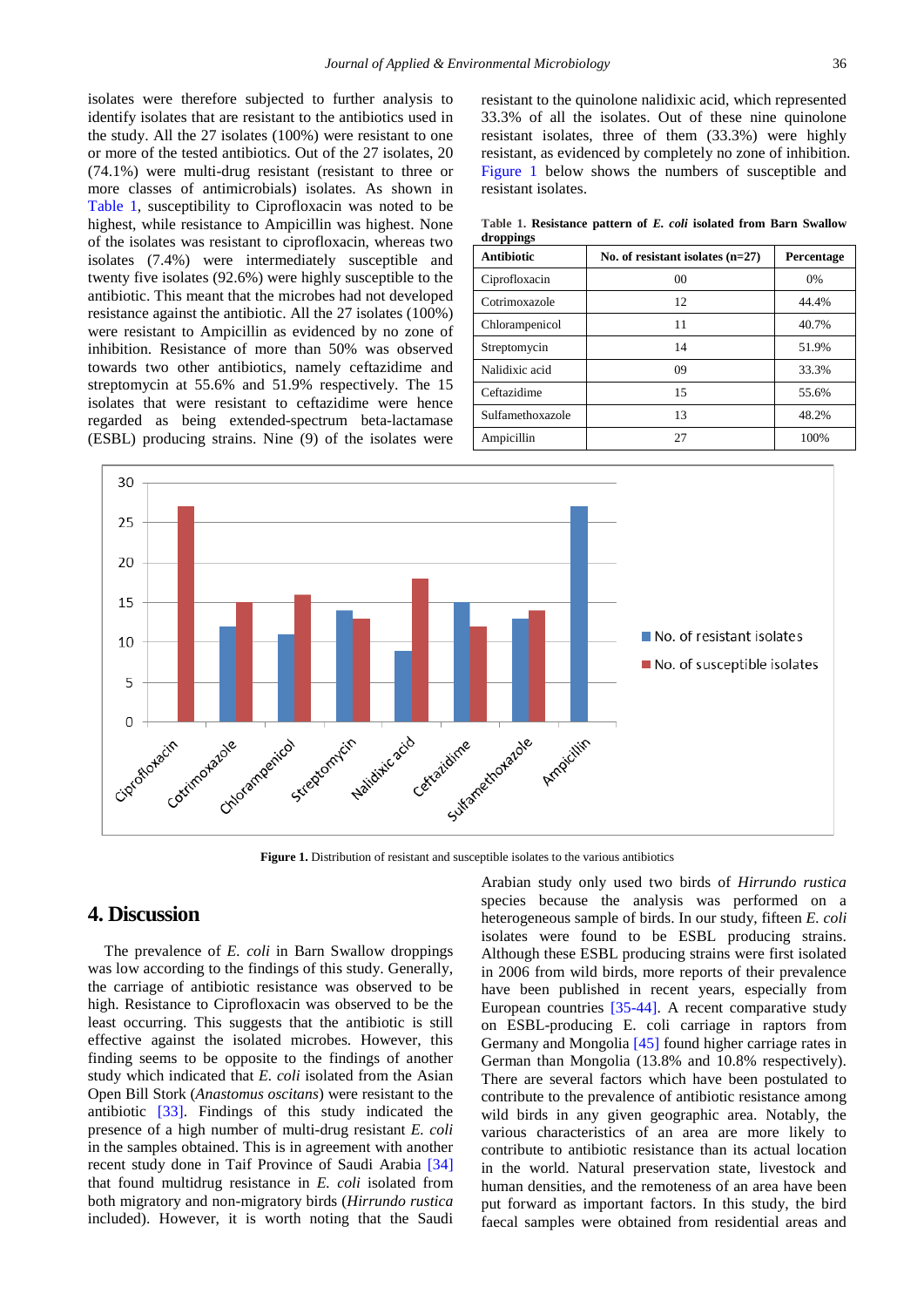schools which are located around two major hospitals, namely Kampala International University Teaching Hospital and Ishaka Adventist Hospitals. There are several other smaller clinics which serve the population in and around Ishaka. It is probable that since antibiotics are highly prescribed in these health institutions, microbes could have evolved mechanisms of becoming resistance to them. Another important thing to note is that *Hirrundo rustica* living in this area are frequently seen flying in and around these hospitals, where they could be easily picking the antibiotic resistant microbes from. There are other studies which have shown that the level of resistance in microbes seem to correlate with the degree of association to human activities [\[46,47\].](#page-4-14) Hospital waste water has been shown to be a reservoir of antibiotic resistant microbes in Nigeria [\[48\].](#page-4-15) This can significantly be a source from which wild birds pick-up antibiotic resistant *E. coli.*  Studies done elsewhere have shown that aquatic associated species are seemingly more prone to pick up antibiotic resistance including ESBL-producing strains [\[49\].](#page-4-16) The fact that migrating birds travel long distances in short time frames and the large number of reports from many places concerning carriage of antibiotic resistant bacteria by wild birds leads to the genuine concern that spread of antibiotic resistance can be facilitated by wild birds. It is important to note that the bird species used in this study is a migratory bird. It will therefore not be surprising that the antibiotic resistant microbes isolated from this bird's droppings could be found elsewhere in the continent or even in another continent. In a study conducted in Chile in recent years, the prevalence of ESBL-producing *E. coli* among Franklin's gulls (*Leucophaeus pipixcan)* was found to be more than twice as high as in humans within the same geographical area [\[44\].](#page-4-17)

## **5. Conclusion**

In conclusion, our study and other studies done elsewhere have shown the carriage of antibiotic-resistant *E. coli* in wild birds. Such birds can act as reservoirs for antibiotic resistant microbes if enough attention is not given to the problem. Further research is recommended to determine the prevalence of antibiotic resistant *E. coli* from barn swallows residing in other parts of the country and even on the continent at large.

## **Acknowledgements**

The authors would like to acknowledge the immense support received from Mr. Jackson, the lab technologist in Microbiology department.

# **Competing Interests**

The authors have no competing interests

## **References**

<span id="page-3-0"></span>[1] Cohen ML "Epidemiology of drug resistance: implications for a post-antimicrobial era". *Science* 257:1050-5.10.1126. 1992.

- <span id="page-3-1"></span>[2] Livermore DM. "Bacterial resistance: origins, epidemiology, and impact". *Clin Infect Dis*; 36(Suppl 1):S11-23.10.1086 . 2003.
- <span id="page-3-2"></span>[3] Sjolund, M., J. Bonnedahl, J. Hernandez, S. Bengtsson, G. Cederbrant, J. Pinhassi, G. Kahlmeter, and B. Olsen. "Dissemination of multidrug-resistant bacteria into the Arctic". *Emerg. Infect. Dis*. 14:70-72. 2008.
- <span id="page-3-3"></span>[4] Literak I, Dolejska M, Janoszowska D, Hrusakova J, Meissner W, Rzyska H, Bzoma S and Cizek A. "Antibiotic-Resistant *Escherichia coli* Bacteria, Including Strains with Genes Encoding the Extended-Spectrum Beta-Lactamase and QnrS, in Waterbirds on the Baltic Sea Coast of Poland". *Appl. Environ. Microbiol.* 24 (76) 8126-8134. 2010.
- <span id="page-3-4"></span>[5] Livermore D. M., M. Warner L. M. C. Hall V. I. Enne S. J. Projan P. M. Dunman S. L. Wooster, and G. Harrison. "Antibiotic resistance in bacteria from magpies (Pica pica) and rabbits (Oryctolagus cuniculus) from west Wales". *Environ. Microbiol.* 3:658-661. 2001.
- <span id="page-3-5"></span>[6] Wallace J. S, T. Cheasty, and K. Jones. "Isolation of Vero cytotoxin-producing Escherichia coli O157 from wild birds". *J. Appl. Microbiol.* 82:399-404. 1997
- <span id="page-3-6"></span>[7] Blanco G., J. A. Lemus, and J. Grande. "Microbial pollution in wildlife: linking agricultural manuring and bacterial antibiotic resistance in red-billed choughs". *Environ. Res*. 109: 405-412. 2009.
- <span id="page-3-7"></span>[8] Edge T. A., and. Hill S. "Occurrence of antibiotic resistance in Escherichia coli from surface waters and fecal pollution sources near Hamilton, Ontario". *Can. J. Microbiol.* 51:501-505. 2005.
- <span id="page-3-8"></span>[9] Literak, I, R. Vanko, Dolejska M, Cizek A., and Karpiskova R. "Antibiotic resistant Escherichia coli and Salmonella in Russian rooks (*Corvus frugilegus*) wintering in the Czech Republic". *Lett. Appl. Microbiol.* 45:616-621. 2007.
- [10] Rose JM, Gast RJ, Bogomolni A, Ellis JC, Lentell BJ, Touhey K, et al. Occurrence and patterns of antibiotic resistance in vertebrates off the Northeastern United States coast. *FEMS Microbiol Ecol*.67:421-31. 2009.
- [11] Nakamura M, Yoshimura H., and Koeda T. "Drug resistance and R plasmids of Escherichia coli strains isolated from six species of wild birds". *Jpn. J. Vet. Sci.* 44:465-471. 1982.
- [12] Sato, G., C. Oka, M. Asagi, and N. Ishiguro. "Detection of conjugative R plasmids conferring chloramphenicol resistance in Escherichia coli isolated from domestic and feral pigeons and crows". *Zentralbl. Bakteriol. Orig*. A 241:407-417. 1978.
- <span id="page-3-9"></span>[13] Dolejska, M., Senk D, Cizek A, Rybarikova J, Sychra O, and Literak I."Antimicrobial resistant Escherichia coli isolates in cattle and house sparrows on two Czech dairy farms". *Res. Vet. Sci.* 85:491-494. 2008.
- <span id="page-3-10"></span>[14] Pawiak, R., Mazurkiewicz M, Molenda J, Pinowski J, and Wieliczko A.. The occurrence of Escherichia coli strains pathogenic to humans and animals in the eggs and nestlings of Passer spp., p. 139-151. In J. Pinowski, B. P. Kavanagh, and W. Górski (ed.), Nestling mortality of granivorous birds due to microorganisms and toxic substances. Proceedings of the International Symposium of the Working Group on Granivorous Birds, INTECOL. Polish Scientific Publishers, Warsaw, Poland. 1989.
- <span id="page-3-11"></span>[15] Dolejska M, Bierosova B, Kohoutova L, Literak I, and Cizek A. "Antibiotic-resistant Salmonella and Escherichia coli isolates with integrons and extended-spectrum beta-lactamases in surface water and sympatric black-headed gulls". *J. Appl. Microbiol.* 106: 1941-1950. 2009.
- [16] Janecko N, Čížek A, Halová D, Karpíšková R, Myšková P, andLiterák I. "Prevalence, Characterization and Antibiotic Resistance of *Salmonella* Isolates in Large Corvid Species of Europe and North America Between 2010 and 2013". *Zoonoses and Public Health* 62 (4): 292-300. 2015.
- <span id="page-3-12"></span>[17] Poeta P, Radhouani H, Igrejas G, Goncalves A, Carvalho C, Rodrigues J, Vinue L, Somalo S, and Torres C. "Seagulls of the Berlengas natural reserve of Portugal as carriers of fecal Escherichia coli harboring CTX-M and TEM extended-spectrum beta-lactamases". *Appl. Environ. Microbiol.* 74:7439-7441. 2008.
- <span id="page-3-13"></span>[18] Cole D, Drum D. J. V, Stallknecht D. E, White D. G, Lee M. D, Ayers S, Sobsey M, and Maurer J. J. "Free-living Canada geese and antimicrobial resistance". *Emerg. Infect. Dis.* 11:935-938. 2005.
- [19] Dolejska M, Cizek A., and Literak I. "High prevalence of antimicrobial-resistant genes and integrons in Escherichia coli isolates from black-headed gulls in the Czech Republic". *J. Appl. Microbiol.* 103:11-19. 2007.